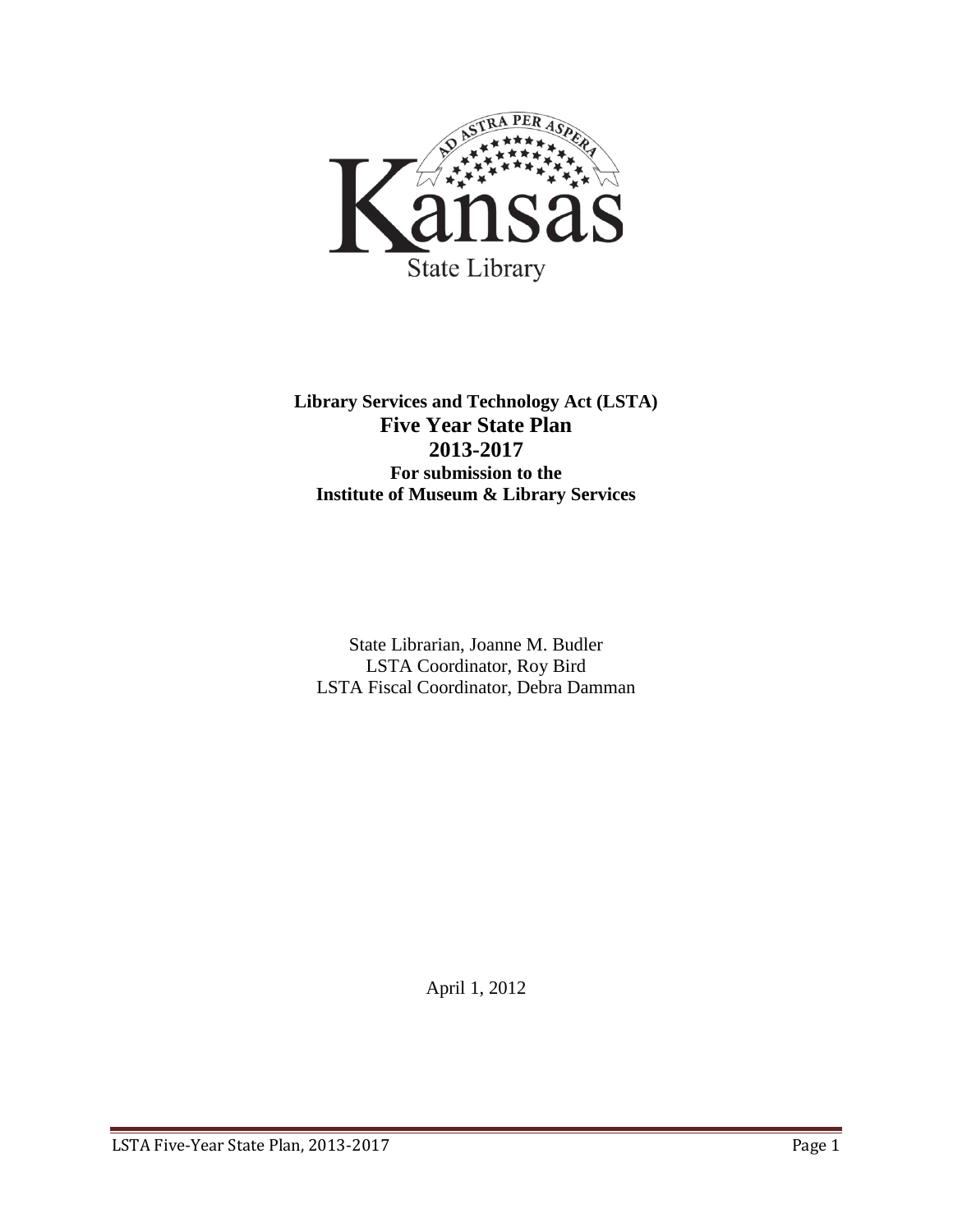#### *State Library of Kansas LSTA Five Year State Plan 2013-2017 Table of Contents*

|                                                                                                                                                        | 3              |
|--------------------------------------------------------------------------------------------------------------------------------------------------------|----------------|
|                                                                                                                                                        | $\overline{4}$ |
|                                                                                                                                                        | $\overline{4}$ |
|                                                                                                                                                        | 6              |
|                                                                                                                                                        | 6              |
|                                                                                                                                                        | 6              |
|                                                                                                                                                        | 7              |
|                                                                                                                                                        | 7              |
|                                                                                                                                                        | 7              |
|                                                                                                                                                        | 8              |
|                                                                                                                                                        | 8              |
| Goal 1: Improve and enhance the high speed and reliable infrastructure for delivery                                                                    | 8              |
| Goal 2: Provide user-centric library services that facilitate lifelong learning for                                                                    | 12             |
| Goal 3: Plan and implement projects that will identify technologies and<br>collaborations that have impact on library services ensuring that libraries | 16             |
| Appendix                                                                                                                                               |                |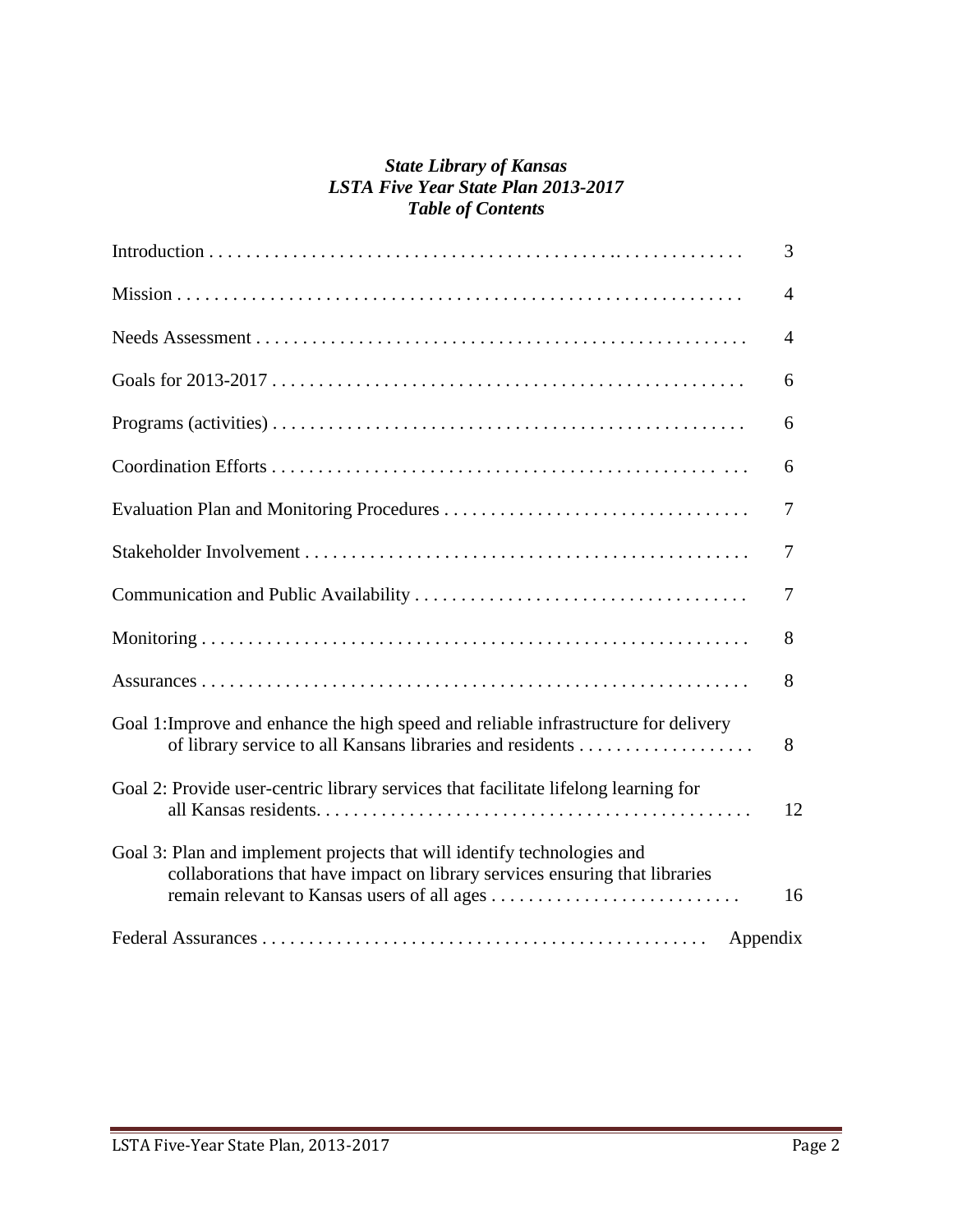#### *Library Services and Technology Act Five-Year Plan 2013-2017*

#### **Introduction**

This document presents the LSTA Five-Year State Plan for Kansas that will be implemented during the 2013-2017 period (October 1, 2013—September 30, 2017). The Library Services and Technology Act (LSTA) program promotes access to information resources provided by all types of libraries and is administered by the Institute of Museum and Library Services (IMLS). The IMLS Grants for States Program under which state library administrative agencies (SLAAs) receive LSTA allotments requires each SLAA to submit a five-year plan that identifies the state's library needs and the goals and activities that will be employed to address these needs.

The Kansas library community consists of a variety of different types of libraries, many of which collaborate and share resources to better serve their constituents, the residents of Kansas. Over 1,500 entities constitute the Kansas library community, including:

1,147 K-12 libraries 329 Public libraries 50 Academic libraries (21 private, 8 public 4-year, and 21 public community college) 12 Special libraries 8 Corrections libraries 7 Regional library systems 7 Healthcare libraries 3 Law libraries (Source: *Kansas Library Directory, Blue Skyways,<http://skyways2.lib.ks.us/kld>* )

As part of the process of developing the new LSTA Five-Year State Plan, the State Library of Kansas has sought feedback from a variety of representatives of the Kansas library community who are knowledgeable about both the LSTA program and the past uses of these funds and are aware of library needs in the state. They provided input about how those needs can be addressed with LSTA funds.

The LSTA program was reauthorized at the federal level in 2010 and will remain in effect through 2016. The IMLS goals for this program 2013-2017—one of which each goal of the State Plan shall address—are to:

- 1. Expand services for learning and access to information and educational resources in a variety of formats, in all types of libraries, for individuals of all ages in order to support such individuals' needs for education, lifelong learning, workforce development, and digital library skills;
- 2. Establish or enhance electronic and other linkages and improve coordination among and between libraries and entities for the purpose of improving the quality of and access to library and information services;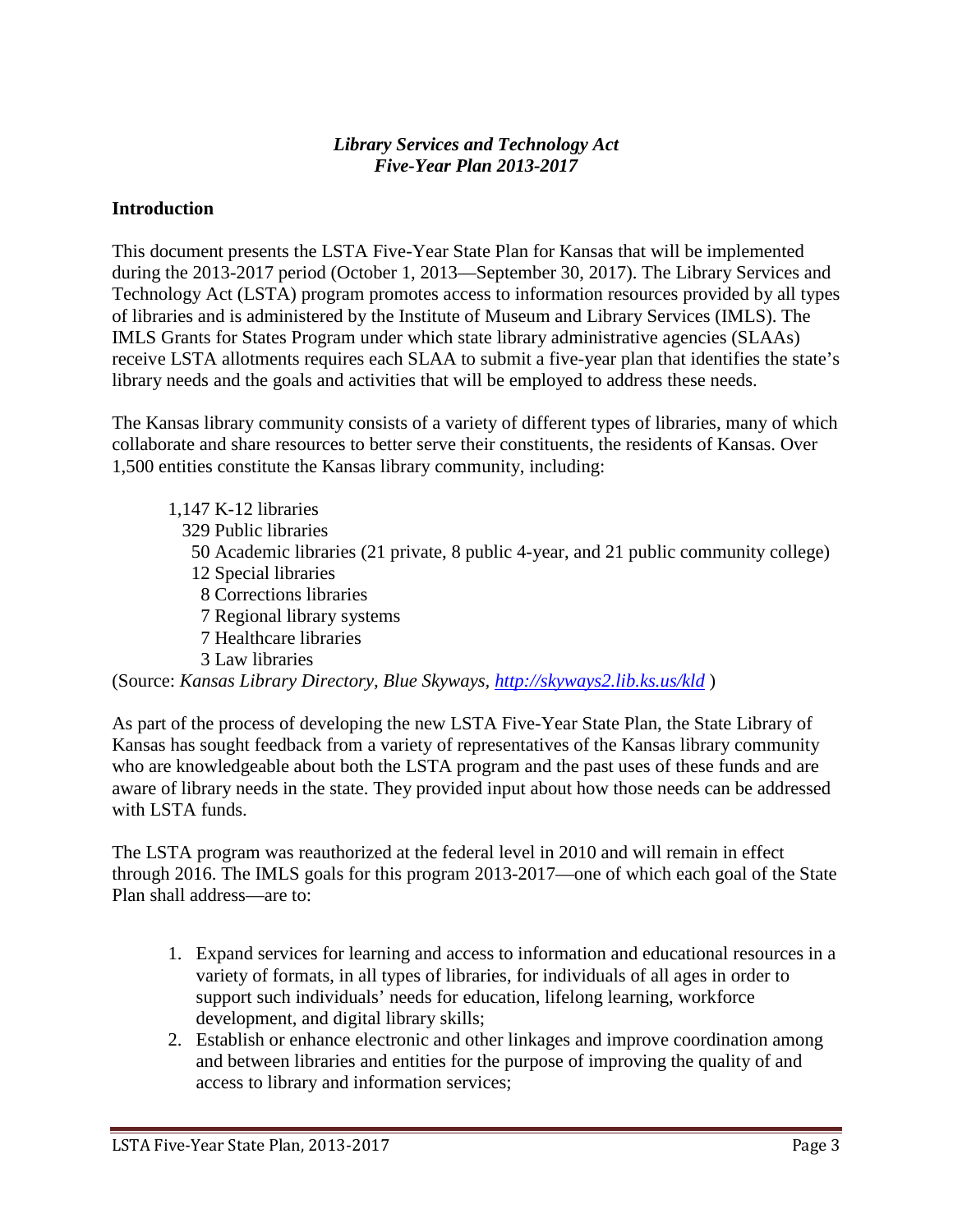- 3. (a)Provide training and professional development, including continuing education, to enhance the skills of the current library workforce and leadership, and advance the delivery of library and information services, and (b) enhance efforts to recruit future professionals to the field of library and information services;
- 4. Develop public and private partnerships with other agencies and community-based organizations;
- 5. Target library services to individuals of diverse geographic, cultural, and socioeconomic backgrounds, to individuals with disabilities, and to individuals with limited functional literacy or information skills;
- 6. Target library and information services to persons having difficulty using a library and to underserved urban and rural communities, including children from families with incomes below the poverty line; and
- 7. Develop library services that provide all users access to information through local, state, regional, national, and international collaborations and networks.

The LSTA program also requires certain elements to be part of the Five-Year State Plan. These are:

- 1. Mission Statement
- 2. Needs Assessment
- 3. Goals
- 4. Programs (activities)
- 5. Coordination Efforts
- 6. Evaluation Plan
- 7. Stakeholder Involvement
- 8. Communication and Public Availability
- 9. Monitoring
- 10. Assurances

(Source: *Five-Year State Plan Guidelines for State Library Administrative Agencies, 2013-2017, IMLS, 2011*)

The following pages illustrate how the LSTA Five-Year State Plan for Kansas addresses each of these elements.

# **1. Mission**

The State Library of Kansas administers the Library Services and Technology Act program funds in order to further strengthen library services for Kansas residents.

# **2. Needs Assessment**

The process used to develop the 2013-2017 LSTA Five-Year State Plan gathered data from a number of sources and synthesized the data into common needs that emerged across data sources. The primary data sources used to determine Kansas library user needs include:

• Feedback and findings that emerged from webinars and focus groups about databases and e-books, as well as broadband training conducted August—October, 2011.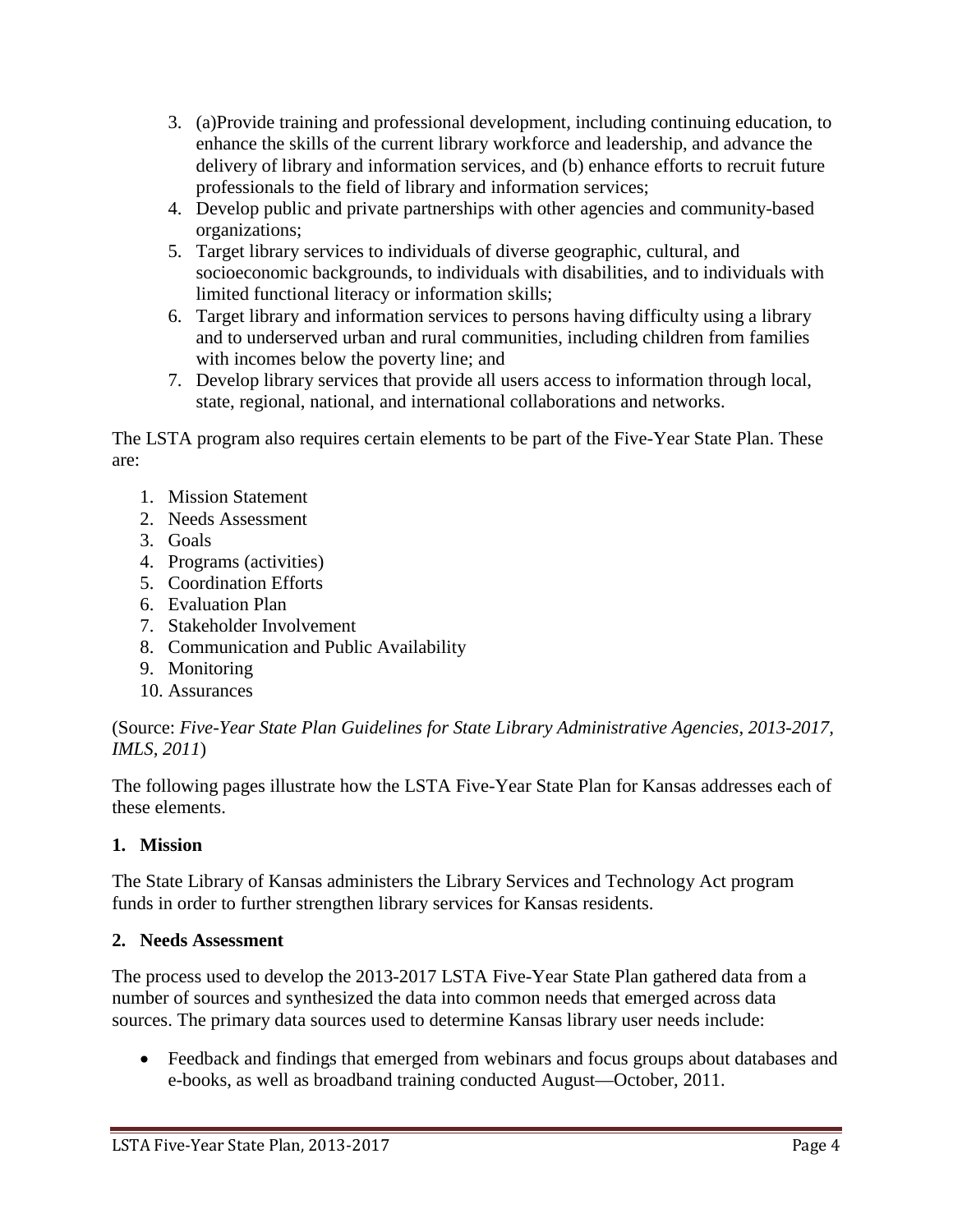- Input from seven regional focus groups of representatives of library stakeholders that met September and October, 2011, specifically to discuss use of LSTA funds across the state during 2013—2017.
- Analysis of shared goals of the seven regional systems of cooperating libraries regarding ways the State Library and regional systems will collaborate to enhance library service throughout the state.
- A comprehensive review of the 2008-2012 LSTA Five Year Evaluation Report.

A brief description of the results from each data source is provided below and on the following pages.

- During August 9-24, 2011, face-to-face and electronic focus groups met to discuss statewide database subscriptions and the future of database provision. Over 106 librarians representing 105 libraries of all types discussed not only the selection of databases to be provided in a thoughtful and planned manner but also the clear need for continued provision of online resources through collaborative efforts of the State Library, the regional systems of cooperating libraries, individual libraries of all types, and other technology and information providers.
- A series of face-to-face workshops from September 20-October 26, and online on December 1 and December 8, 2011, shared tools for evaluating and advocating for sustainable, adequate Internet (broadband access) that revealed how libraries struggle to keep up with funding issues, space issues, and rapidly changing technology.
- Seven focus groups especially planned for the LSTA Five-Year State Plan were held September 20-October 19, 2011. These were attended by 81 librarians from public, academic, school, regional system, and special libraries. These attendees identified targets from the previous five-year plan (2008-2012) that had been met and did not need to be continued and those that should be extended into the next five-year plan. They also suggested future needs to be incorporated into the next five-year plan. The categories identified in order of importance by the focus groups were:

Databases Courier Service Statewide Summer Reading Continuing education and training E-books, audiobooks, and technology for them Library automation projects through the regional systems Funding for broadband Advocacy and library relevancy The statewide online catalog Interlibrary loan and resource sharing Early literacy Patron driven libraries Traditional library services Talking Books

• A close review of the evaluation of the 2008-2012 LSTA State Plan by The Docking Institute of Public Affairs initially shared on January 26, 2012, revealed what was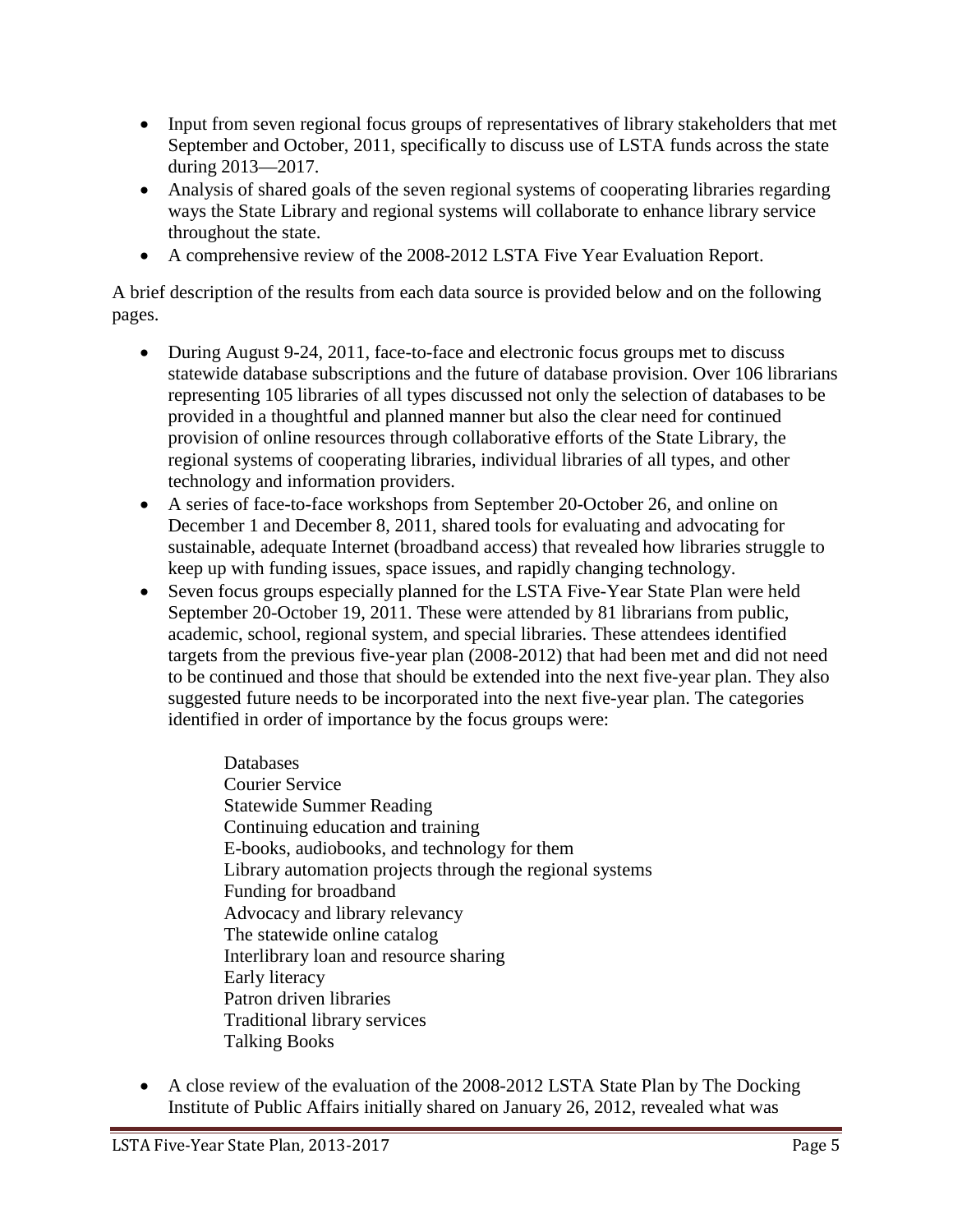accomplished successfully and should be continued; what was accomplished successfully and should be continued with modifications; and what was not completed or should no longer be a program or activity of the LSTA Five-Year Plan.

• In addition to the most recent five-year evaluation, and the formally organized activities to gather complementary data and advisory input, various State Library programs generated data as part of their regular day-to-day operations. In managing those programs, State Library staff often received feedback or input from libraries on the status and implementation of those projects. State Library personnel then reviewed data from all sources and identified the common needs that align with the IMLS goals.

# **3. Goals for 2013-2017**

The needs identified and incorporated into this plan including the following LSTA goals in Kansas.

- 1. Improve and enhance the high-speed and reliable infrastructure for delivery of library services to all Kansas libraries and residents (LSTA goals 1-2, 4-7).
- 2. Provide user-centric library services that facilitate lifelong learning for all Kansas residents (LSTA goals 1-2, 4-7).
- 3. Plan and implement projects that will identify technologies and collaborations that have impact on library services ensuring that libraries remain relevant to Kansas users.

## **4. Programs (activities)**

Programs and activities are outlined in detail on pages 8-19 of this document.

# **5. Coordination Efforts**

A lesson learned from the previous Five-Year State Plan is the value of partnerships. Between 2008 and 2012, the State Library collaborated closely with numerous other State agencies as well as with regional systems and individual libraries. The State Library regularly partnered with the Kansas Humanities Council, the Kansas Arts Commission, the Kansas Historical Society, Kan-Ed, the Kansas Department of Administration, and other State agencies. The support and collaborations of the seven regional systems of cooperating libraries was invaluable in the planning and implementation of programs and sub-grants for user-centric library services. When appropriate, the State Library worked with individual libraries to coordinate resources, programs, and activities for the benefit of library users statewide. Through careful partnering and expectation of matches for sub-grants, the State Library leveraged investment by all of these partners to achieve common goals. Details about specific coordination efforts to be used for this Five-Year State Plan are provided for each of the programs outlined in this document.

# **6. Evaluation Plan and Monitoring Procedures**

The State Library will use a variety of methods to measure progress towards meeting each of the goals for 2013-2017 by: 1) utilizing multiple evaluation approaches; 2) drawing on both qualitative and quantitative methodologies; 3) employing multiple evaluative research methods including document review, observations, surveys, interviews, and focus groups; and 4)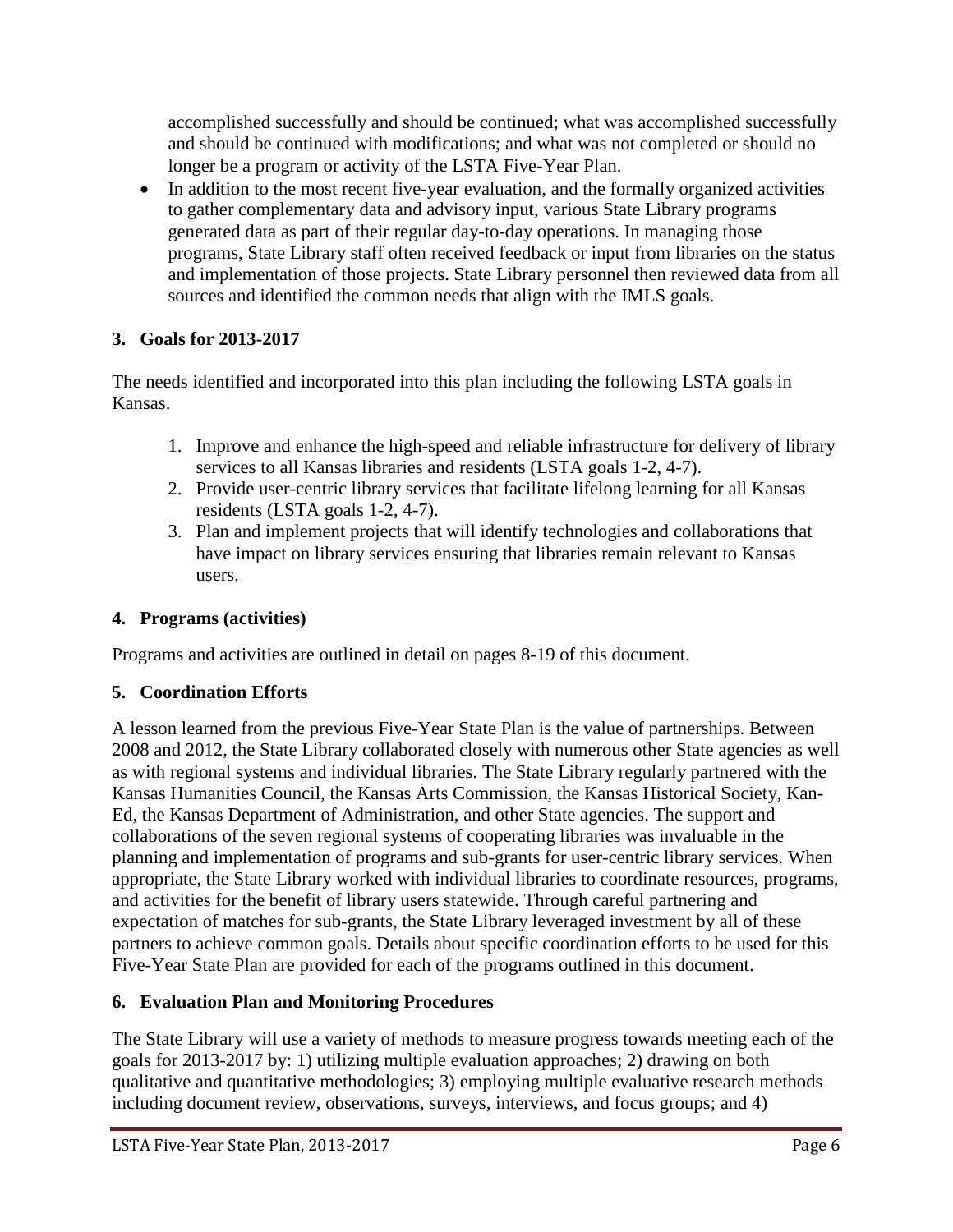triangulating data, where possible, for more robust findings. Details about specific indicators and methodologies to be used for this Five-Year State Plan are provided for each of the programs listed in the following section.

In reviewing the evaluation of the State Library's third Five-Year State Plan (2008-2012) an overcorrection became obvious. The evaluation of the second Plan revealed a lack of feedback from library users. To capture this valuable perspective, the focus of the 2008-2012 Plan included user-level data to ascertain perceptions, effectiveness, benefits, and quality of service from library programs. However, the most recent evaluator commented on the excessive amount of data collection and staff time required to gather the indicator data. As a result, the focus of the new Five-Year State Plan will attempt to balance the reporting at the state, regional, and library level with actual feedback from library users.

# **7. Stakeholder Involvement**

The State Library of Kansas contracted with The Docking Institute of Public Affairs, Fort Hays State University, to produce the LSTA Five-Year Evaluation in 2011-2012. This document served as the basis for the LSTA Five-Year State Plan 2013-2017, the present document.

The State Library then developed the draft of the Five-Year State Plan for Kansas. Staff of the State Library brought together librarians of all types in each of the geographically located seven regional systems of cooperating libraries. A history of LSTA from 1997 to the present was provided, and an overview of LSTA activities and funding in Kansas for the last five years was provided and discussed. Previous state programs and new state initiatives were discussed while new possibilities for the next five years were solicited. From this, staff developed a long range vision and specific pieces of the Plan, including vision, mission statement, needs assessment, goals with output and outcome targets, and planned evaluation activities.

The State Library of Kansas also provided for stakeholder involvement in the implementation of the Five-Year State Plan. The State Librarian, the LSTA Coordinator, and the State Library Advisory Board will ensure that the execution of the Five-Year State Plan is coordinated with the strategic planning, priorities, and collaborative plan of the State Library and the regional systems. The State Library will provide opportunities for library users to comment on the LSTA program and individual projects as outlined in the goals and activities that follow. Various committees and task forces may plan and evaluate specific LSTA projects or initiatives. Proposal review teams will also call upon professionals in the field, outside experts, and representatives of the public as appropriate to review all or parts of the LSTA program.

# **8. Communication and Public Availability**

After the Five-Year State Plan has been submitted to and approved by IMLS, it will be published for dissemination to the library community and posted on the State Library of Kansas website. It will be made available, including revisions and amendments, to public, school, academic, and special libraries and any library users through the period of the Five-Year State Plan. Readers will be invited to comment to the appropriate coordinators of LSTA projects, the LSTA Coordinator, or the State Librarian.

Any substantive revisions or amendments to the Five-Year State Plan will be submitted to IMLS according to the provisions of LSTA. These will also be disseminated to appropriate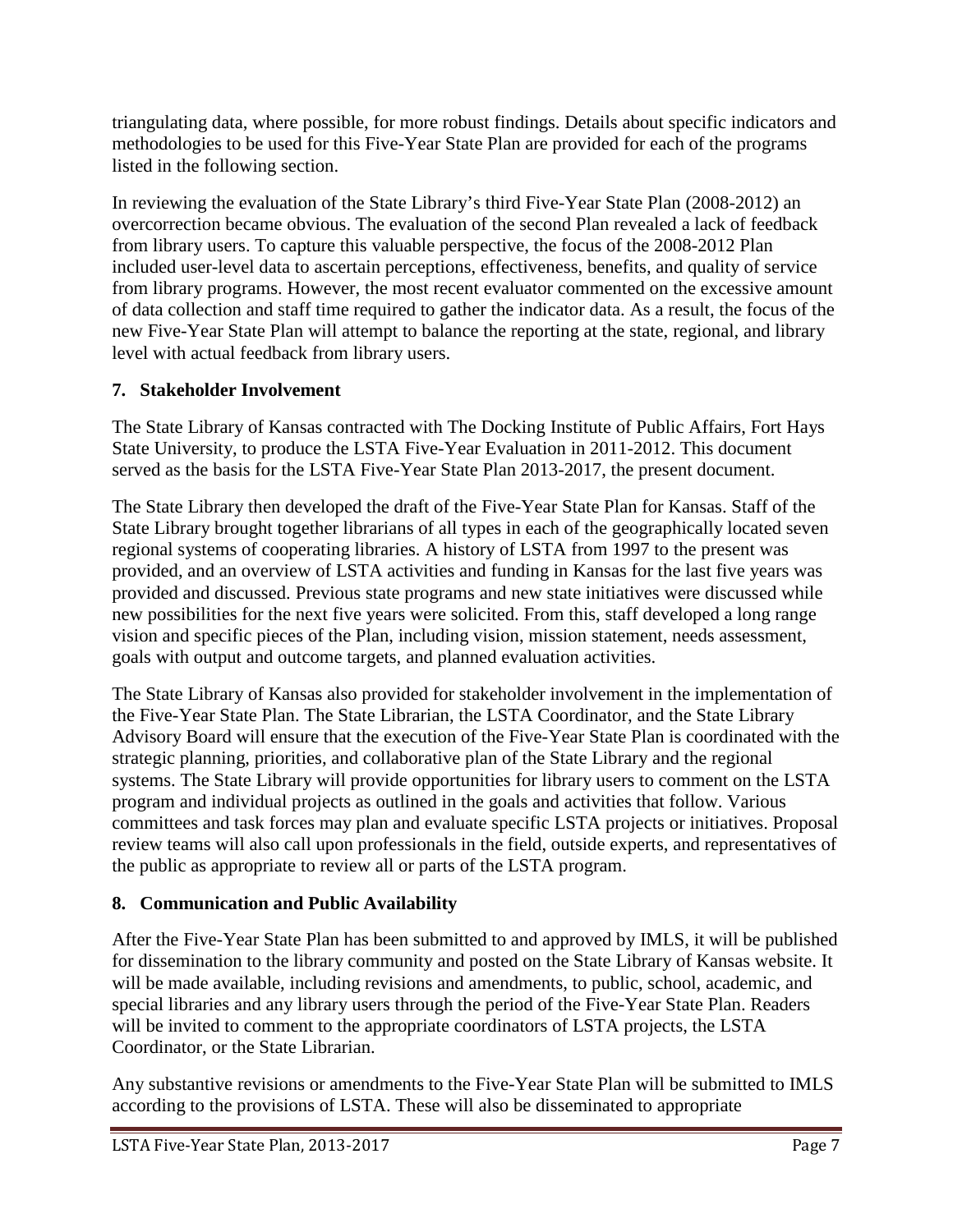stakeholders. Contacts may be made electronically via email and list serves, in hard copy, presentations/meetings, reports and specific documents, and through other appropriate means.

## **9. Monitoring**

Identified State Library of Kansas staff will be responsible for continuously tracking and evaluating implementation and maintenance of the Five-Year State Plan and produce reports that coincide with the preparation of the annual State Program Report (SPR) to IMLS. This will include collecting required financial reports from sub-grantees, final narrative reports for all LSTA projects, and onsite monitoring for programs. The LSTA Coordinator will be responsible for assuring that all projects are completed in accordance with the Act and IMLS requirements, that the SPR is completed in a timely fashion, and that the Five-Year Evaluation is completed according to the provisions of LSTA.

## **10. Assurances**

The required signed certifications and assurances are hereby submitted with the original plan to the Institute of Museum and Library Services, State Programs, 1800 M Street NW, 9<sup>th</sup> Floor, Washington, DC, 20036-5802.

# *Goal 1*

#### **Improve and enhance the high speed and reliable infrastructure for delivery of library service to all Kansas libraries and residents.**

**Objective 1:** Administer statewide resource sharing to meet the rapidly changing modern library needs of Kansas residents of all ages, locations, and backgrounds.

# **Needs**

Libraries and regional system administrators stated in two different forums that automation in Kansas libraries of all types, using common software to facilitate communication among libraries to provide fast, reliable access and delivery of materials and services for library users in not only public but also school, academic, and special libraries, remains one of the primary needs to be addressed in Kansas. Library users today expect electronic access to library inventories in both their local libraries and materials and services statewide. Once library users identify materials there is a need to maintain and enhance the infrastructure to rapidly deliver these items to individuals.

Kansas is rural and remote with an average of 34.9 persons per square miles as compared to 87.4 persons per square mile in the United States (Source: *2010 U.S. Census*). Kansas library user service area populations range from under 500 to more than 100,000 people. Only five of the 328 public libraries serve populations of more than 100,000 people and are defined as urban areas by the Census Bureau. For many Kansans, their public library is their main source for broadband access to current information and resources.

Thanks to LSTA projects throughout the previous plan (2008-2012), almost 65% of Kansas public libraries provide library user electronic access to resources with web accessible automated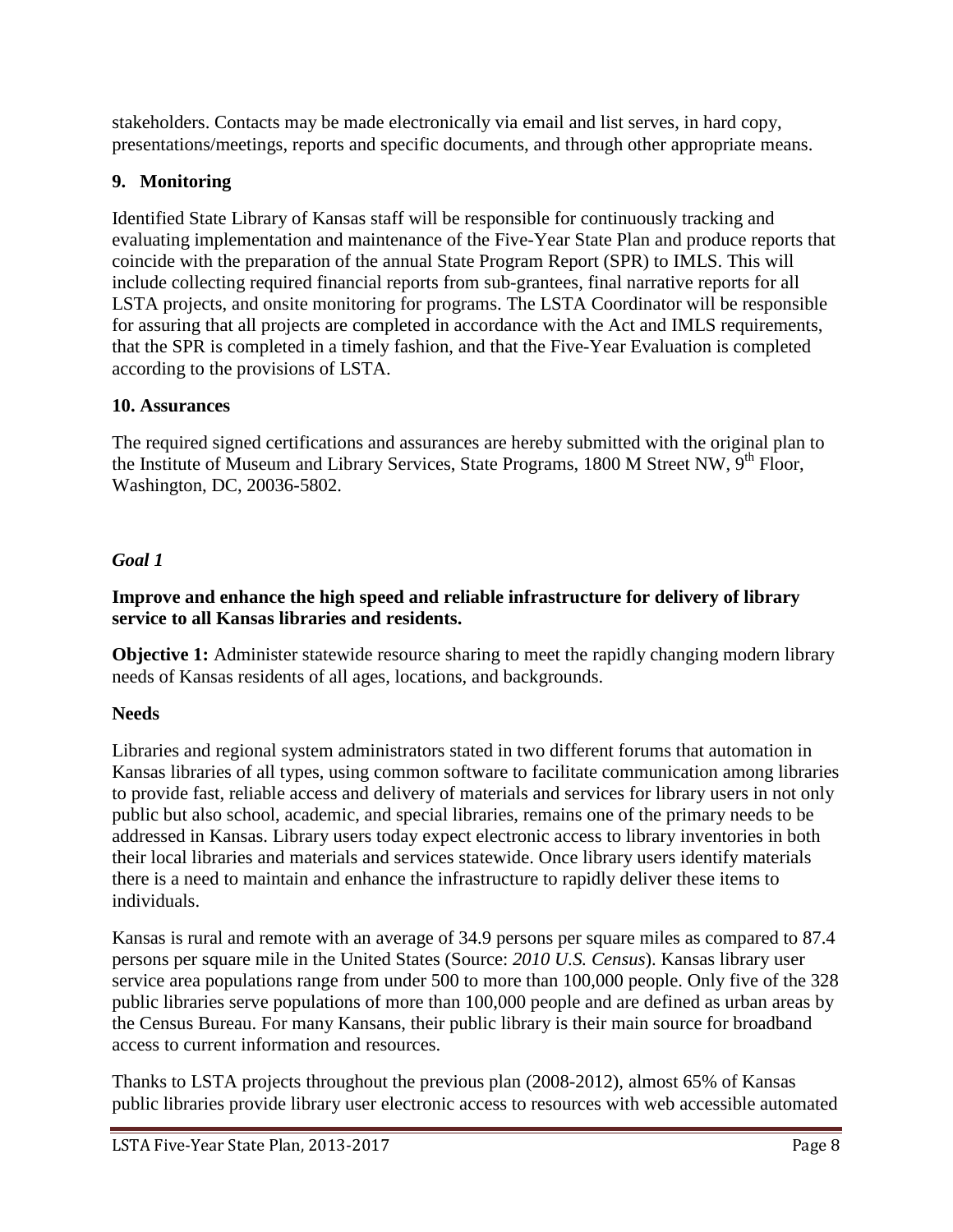catalog/circulation systems, and less than 1% were active with unmediated interlibrary loan (ILL) systems. Both individual and regional system libraries have recommended continued and broader collaboration between the State Library and the seven regional systems that focus on automating remaining public libraries while expanding the scope to include school and academic, especially 2-year academic, libraries to improve and enhance the statewide infrastructure for the electronic delivery of library services to Kansas library users.

Regional library systems are entirely separate entities from the State Library but collaborate closely with the State Library. They are essentially autonomous, multi-county municipalities. They are effective conduits for channeling library services but are not connected to the State Library. The regional systems have resources and staff dedicated to serving their member libraries of all types. Cooperative sub-grants of LSTA funds to regional systems for the purpose of automating public libraries have proven successful in Kansas, and making projects to automate libraries of all types will provide coordination and leverage local support among libraries in each region. At the same time, as libraries of all types within a region automate webaccessible catalogs, circulation, and unmediated ILL functions, regional systems will collaborate to share similar resources, continuing education, and training across regions. LSTA sub-grants to regional library systems will make interlibrary loan and resource sharing more user-centric by allowing library users to discover what is available statewide by using the web; initiate interlibrary loan; provide new, enhanced, and wider catalog and circulation services in libraries of all types; and with the State Library provide the research, continuing education, and training necessary to make these services possible. In order to more effectively provide such services to Kansas residents the technical infrastructure must be improved, enhanced, and expanded.

#### **LSTA Goals Addressed:**

*Expand services for learning and access to information and educational resources in a variety of formats, in all types of libraries, for individuals of all ages in order to support such individuals' needs for education, lifelong learning, workforce development, and digital library skills.*

*Establish or enhance electronic and other linkages and improve coordination among and between libraries and entities for the purpose of improving the quality of and access to library and information services.*

*(a)Provide training and professional development, including continuing education, to enhance the skills of the current library workforce and leadership, and advance the delivery of library and information services, and (b) enhance efforts to recruit future professionals to the field of library and information services.*

*Develop public and private partnerships with other agencies and community-based organizations.*

*Target library and information services to individuals of diverse geographical, cultural, and socioeconomic backgrounds, to individuals with disabilities, and to individuals with limited functional literacy or information skills.*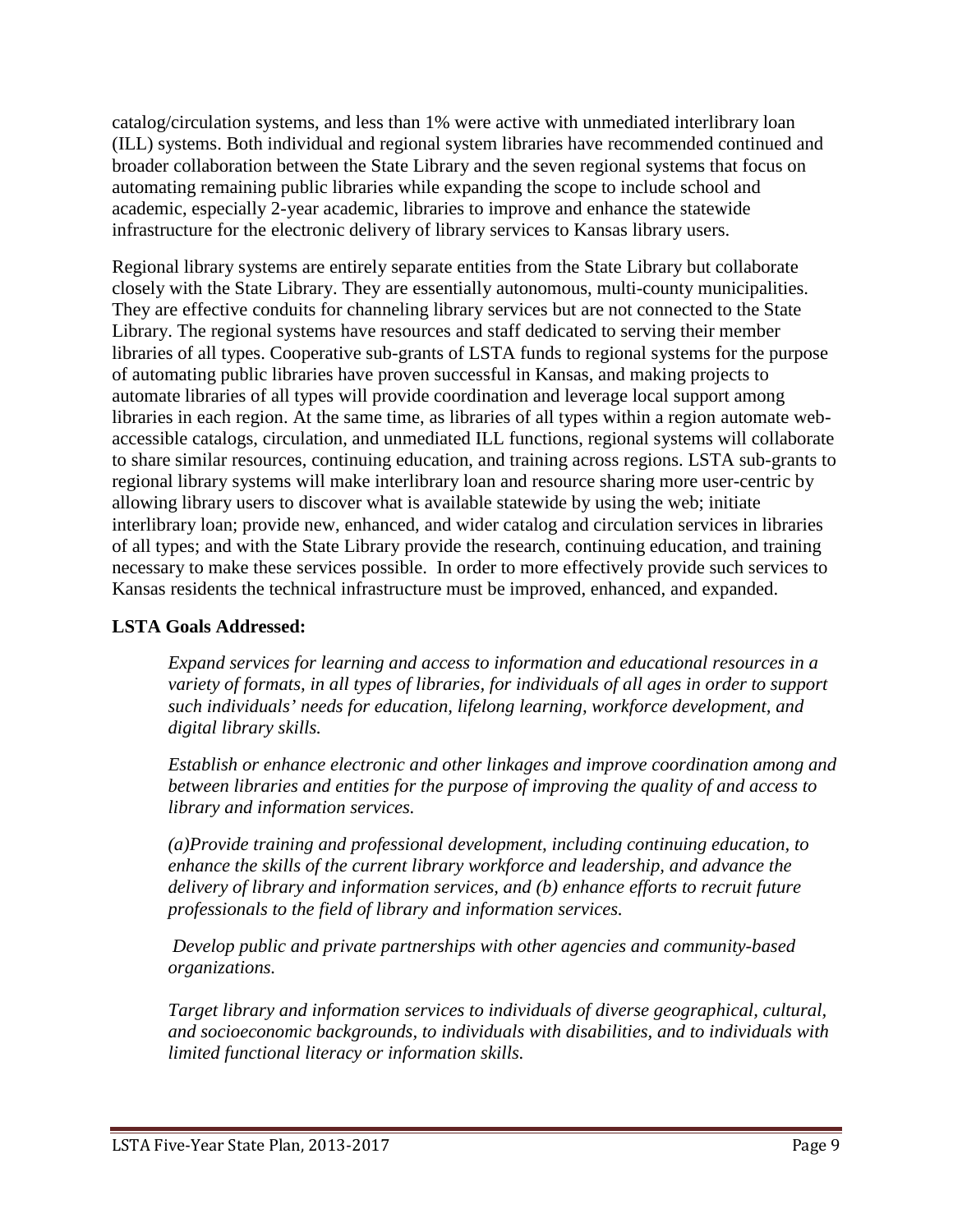*Target library and information services to persons having difficulty using a library and to underserved urban and rural communities, including children from families with incomes below the poverty line.*

*Develop library services that provide all users access to information through local, state, regional, national, and international collaborations and networks.*

### **Key Output Targets**

- During the period 2013-2017, provide at least one but not more than three LSTA sub-grants to each of the seven regional library systems for the purpose of cooperatively automating web-accessible catalogs, circulation, and ILL functions for libraries of all types in the system's regions.
- By 2017, as a result of the expansion of regional library systems cooperative automation projects, there will be 230 public libraries and 10 libraries of other types in Kansas that offer integrated library systems consisting of automated webaccessible catalogs, circulation, and ILL functions.
- The number and percent of libraries of all types in communities of 25,000 or less that offer an integrated library system consisting of automated web-accessible catalogs, circulation, and ILL functions as a result of using the regional library system sub-grants will increase by 10% from 2013 to 2017.
- By 2017, collections of 320 Kansas libraries of all types will be represented in the Kansas Library Catalog via Z39.50 communication standard.
- The number and percent of materials shared using interlibrary loan between all types of Kansas libraries will increase by 10% from 2013 to 2017.
- Annually, the advancement of broadband connectivity in Kansas will be monitored and fostered in the community of libraries of all types in collaboration with public and corporate collaborations.

## **Key Outcome Targets**

- By 2017, 50% of library users from libraries that become automated through subgrants to regional library systems will "agree" or "strongly agree" on surveys that libraries provide access to more materials and provide faster retrieval turn-around as a result of automated web-accessible catalogs, circulation, and ILL functions.
- By 2017, 50% of library users from libraries serving populations of 25,000 or less that become automated with regional library system sub-grants will "agree" or "strongly agree" on surveys that libraries provide access to more materials as a result of automated web-accessible catalogs, circulation, and ILL functions.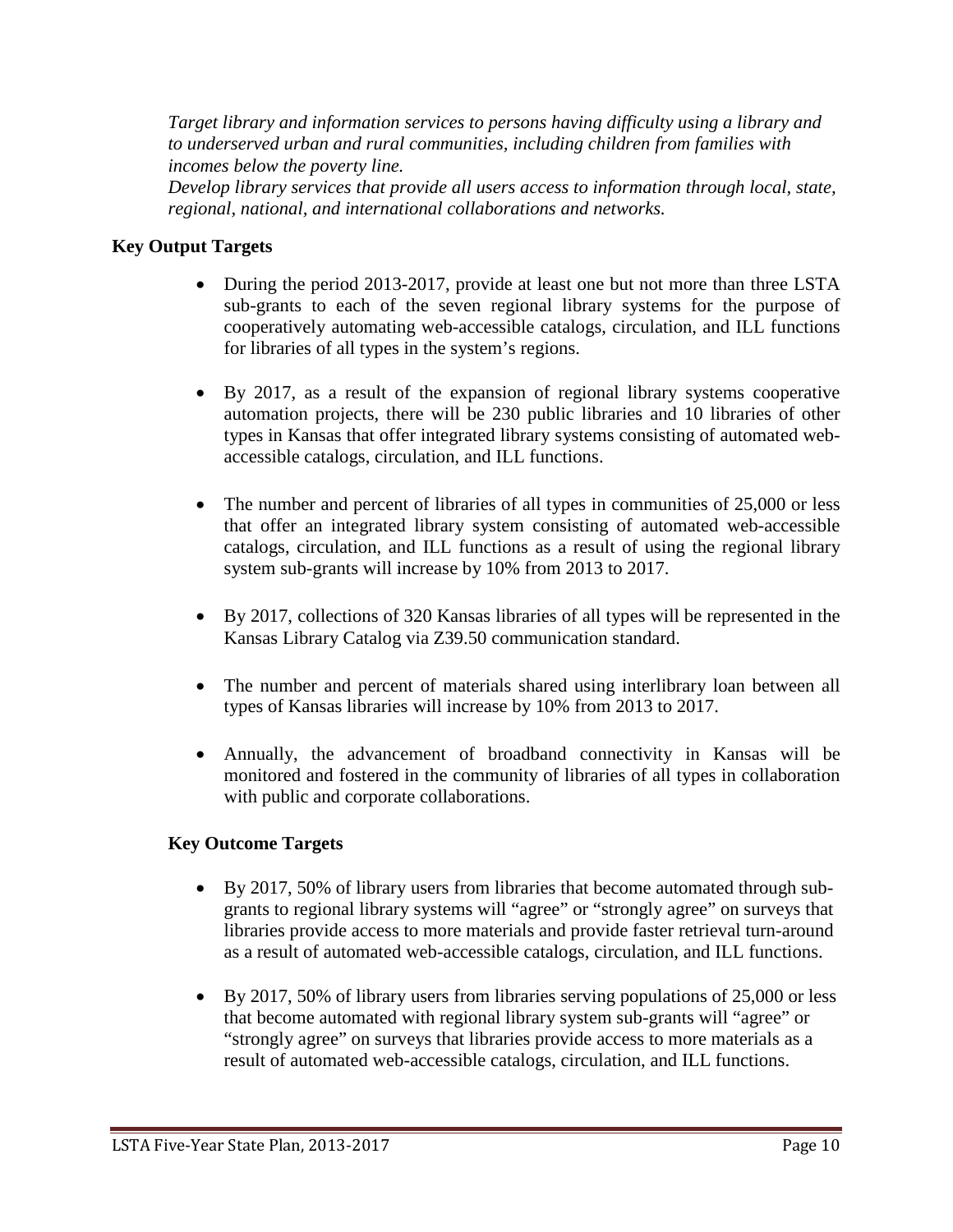- By 2017, as a result of sub-grants to regional systems, the majority of Kansas library users served by automated web-accessible catalogs, circulation, and ILL functions in libraries that become automated through sub-grants to regional library systems will state they are aware of automated materials and provide at least one example of an automated service used.
- By 2017, as a result of sub-grants to regional systems, the majority of Kansas library users of the libraries included in the sub-grants will rate their level of satisfaction as "high" or "very high" on surveys in obtaining materials from other libraries by using interlibrary loan.
- By 2017, the majority of Kansas users of libraries automated with regional system sub-grants will rate automated web-accessible catalogs, circulation, and ILL functions service as "valuable" or "very valuable."
- At least two initiatives, which may include research, continuing education, training, and implementation, will be conducted through face-to-face, virtual, or other means to assess and/or improve the broadband advancement among Kansas libraries.

## **Program Activities and Timeframe**

- 1. Provide one and no more than three automation grants to regional systems (2013-2017).
- 2. Add library catalogs/ILS as Z39.50 targets for KLC (2013-2017).
- 3. Improve federated search for library catalogs and databases (2013-2017.
- 4. Provide education and training to library staff related to broadband, ILL, and KLC (as needed).
- 5. Market improved services and websites to library staff and end users (2013-2017).

# **Planned Evaluation Activities**

- 1. Review State Library records, 2013-2017, indicating the number of sub-grants awarded to regional library systems.
- 2. Review State Library records, 2013-2017, indicating the number of libraries of all types each year with automated web-accessible catalogs, circulation, and ILL functions as a result of regional system sub-grants. Library user service area populations for each library should be noted.
- 3. Review State Library records, 2013-2017, indicating number of library catalogs accessed via Z39.50 communication standards to make holdings available in the Kansas Library Catalog.
- 4. Review interlibrary loan records, 2013-2017, indicating the number of materials requested from other libraries.
- 5. Conduct surveys prepared by the State Library to sample library users in the service areas of libraries of all types when grants are awarded that become automated as a result of regional system sub-grants. Surveys will be conducted as part of each system automation grant.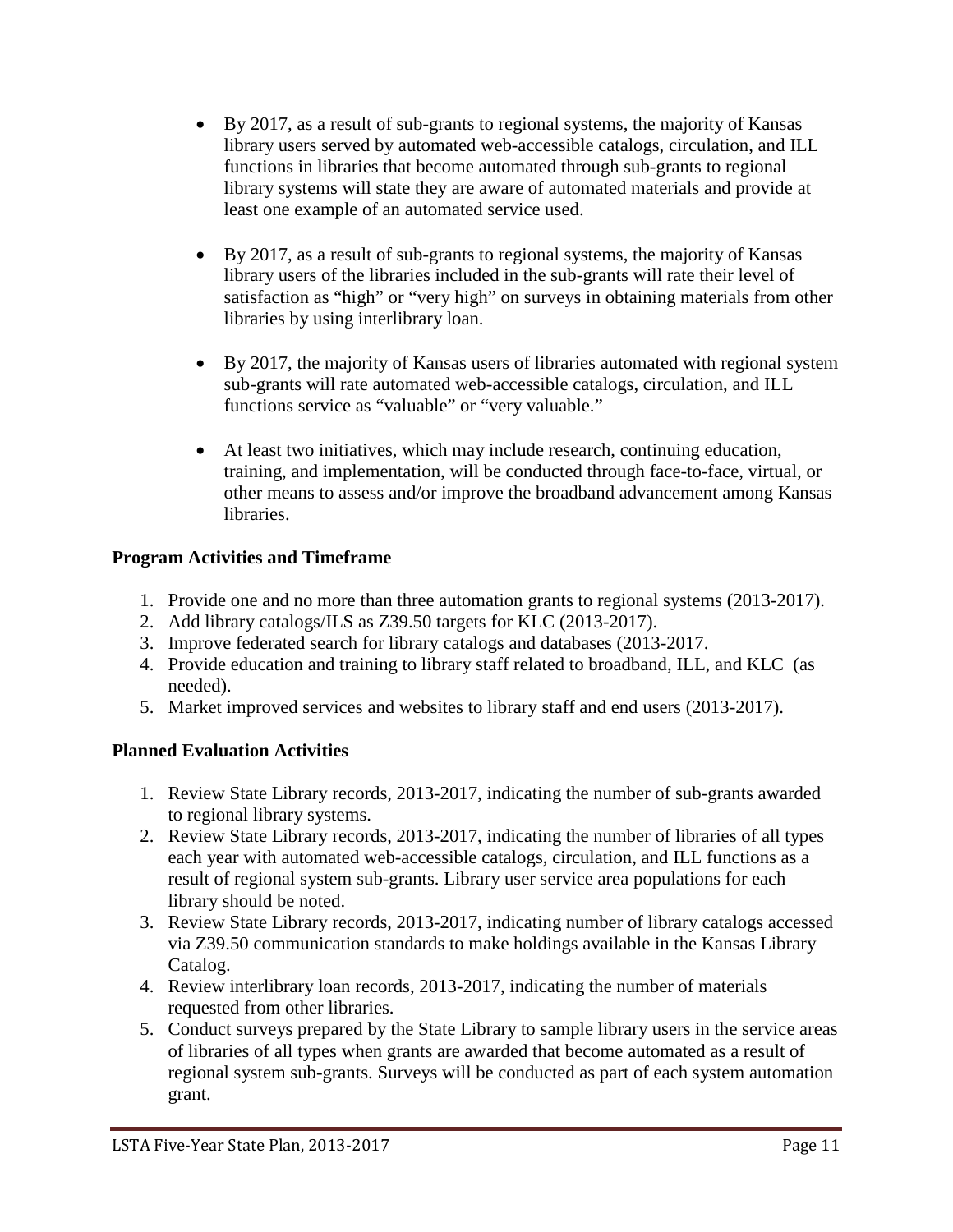#### *Goal 2*

#### **Provide user-centric library services that facilitate lifelong learning for all Kansas residents.**

**Objective 1:** Customize access to and delivery of library services to meet the needs of Kansas residents.

#### **Needs**

There is a need to continually maintain and improve the State Library of Kansas website to serve as the first point of access for Kansas residents to access quality, up-to-date statewide resources provided by or through the State Library. Providing user-centric library services entails customizing library services to meet the needs of library users by providing 24-hour, seven-daya- week access to library materials and services that library users may obtain from any location. This type of service requires a "single point entry" website where all Kansas residents go to access library information. Currently, Kansas residents can access library information through the State Library of Kansas website.

The site must always provide a user-friendly, easily searchable format that provides quick, accurate access for Kansas residents to access state and local library resources, especially those relating to information databases. Focus groups conducted in 2011 indicate access to information databases is the top library priority. Reliable, effective library information databases are necessary for Kansas residents in order to foster information for education, lifelong learning, workforce development, and to target users from diverse backgrounds.

The website also needs to provide reliable, state of the art library information about e-books, audiobooks, and new technologies that might be used to improve library services, as well as library information for State employees in other agencies, librarians in libraries of all types statewide, and Kansas residents. The State Library of Kansas website with the resources, services, and programs accessed through it must continually evolve to meet the needs for such services and keep pace with changes in technology and social media.

## **LSTA Goals Addressed**

*Expand services for learning and access to information and educational resources in a variety of formats, in all types of libraries, for individuals of all ages in order to support such individuals' needs for education, lifelong learning, workforce development, and digital library skills.*

*Target library services to individuals of diverse geographic, cultural, and socioeconomic*  backgrounds, to individuals with disabilities, and to individuals with limited functional *literacy or information skills.*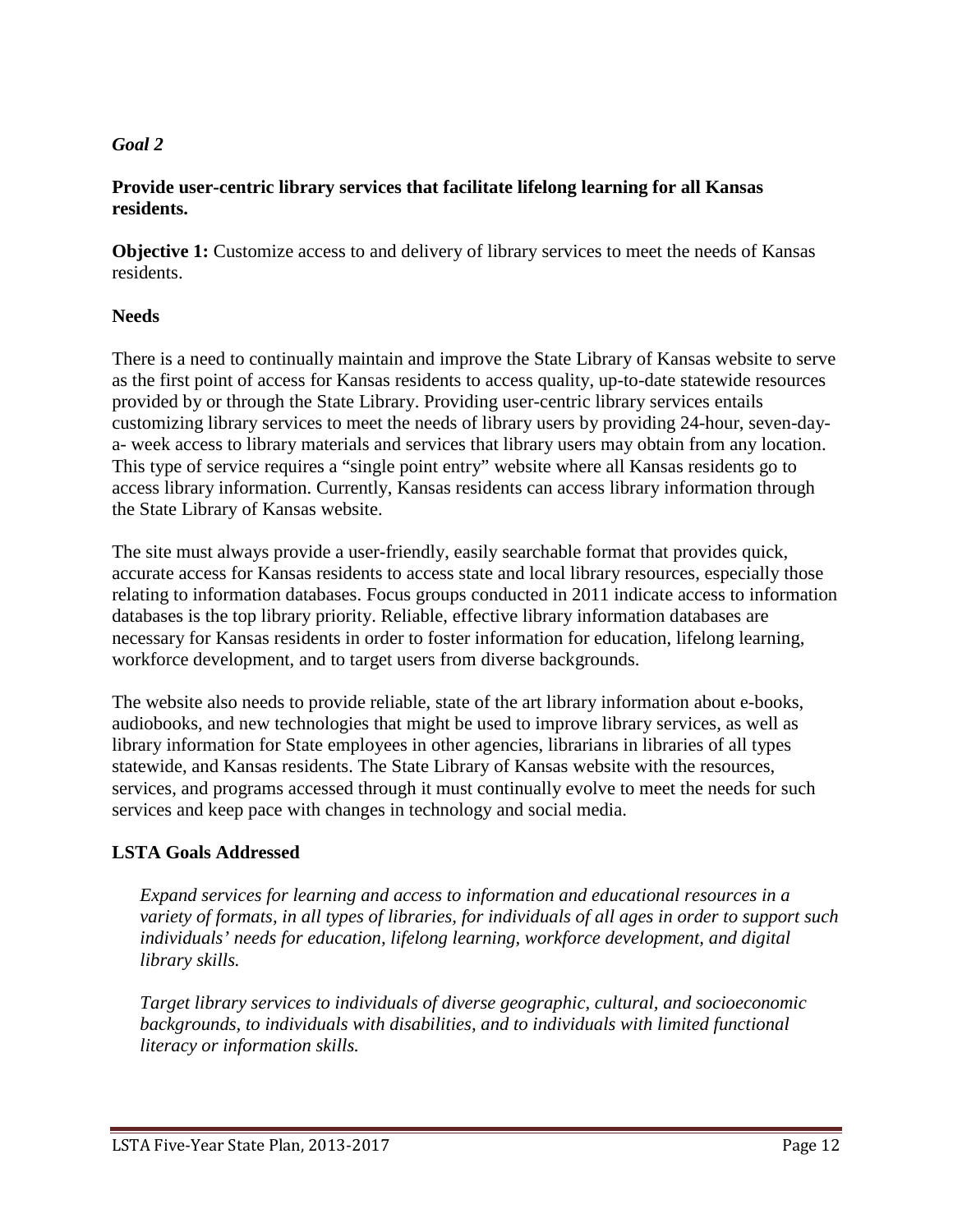*Target library and information service to persons having difficulty using a library and to underserved urban and rural communities, including children from families with incomes below the poverty line.*

### **Key Output Targets:**

- Annually, a professional staff member who is dedicated to providing customer and technical support of statewide electronic resources will respond to at least 1,000 requests for assistance from end users, librarians, teachers, and support staff.
- A suite of online library information database services in recommended subject areas will be offered statewide to Kansas library users from FY 2013 through FY 2017.
- New technology and social media that may have impact on library service will be monitored to determine ways by which libraries might be transformed to ensure that libraries remain relevant to Kansas residents.

#### **Key Outcome Targets:**

- During 2013-2017, the State Library website will be maintained and improved to provide a single point of entry that displays the State Library's resources and major State Library services throughout the site.
- During 2013-2017, the State Library website will be maintained and customized to assist library users to access downloadable resources, online resources, social media contacts, and a variety of other statewide resources.
- Annually, 2013-2017, 50% of Kansas library users accessing the State Library of Kansas website will "agree" or "strongly agree" on surveys linked to the website that they are easily able to access State Library resources, services, and programs from the site and that a variety of communication technologies were available.
- Annually, 2013-2017, 25% of respondents on surveys linked to the website will indicate that the databases provided statewide are "useful" or "very useful."
- Annually, 2013-2017, at least 50% of Kansas library users who are provide assistance by the professional staff member dedicated to providing customer and technical support of statewide electronic services will receive satisfactory assistance with the service. Satisfaction will be maintained on a ticket tracking database.

#### **Program Activities and Timeframe**

- 1. Provide technical support to library user. (Annually, 2013-2017).
- 2. Continually redesign and improve website (Annually, 2013-2017).
- 3. Foster database development and provide statewide access (Annually, 2013-2017).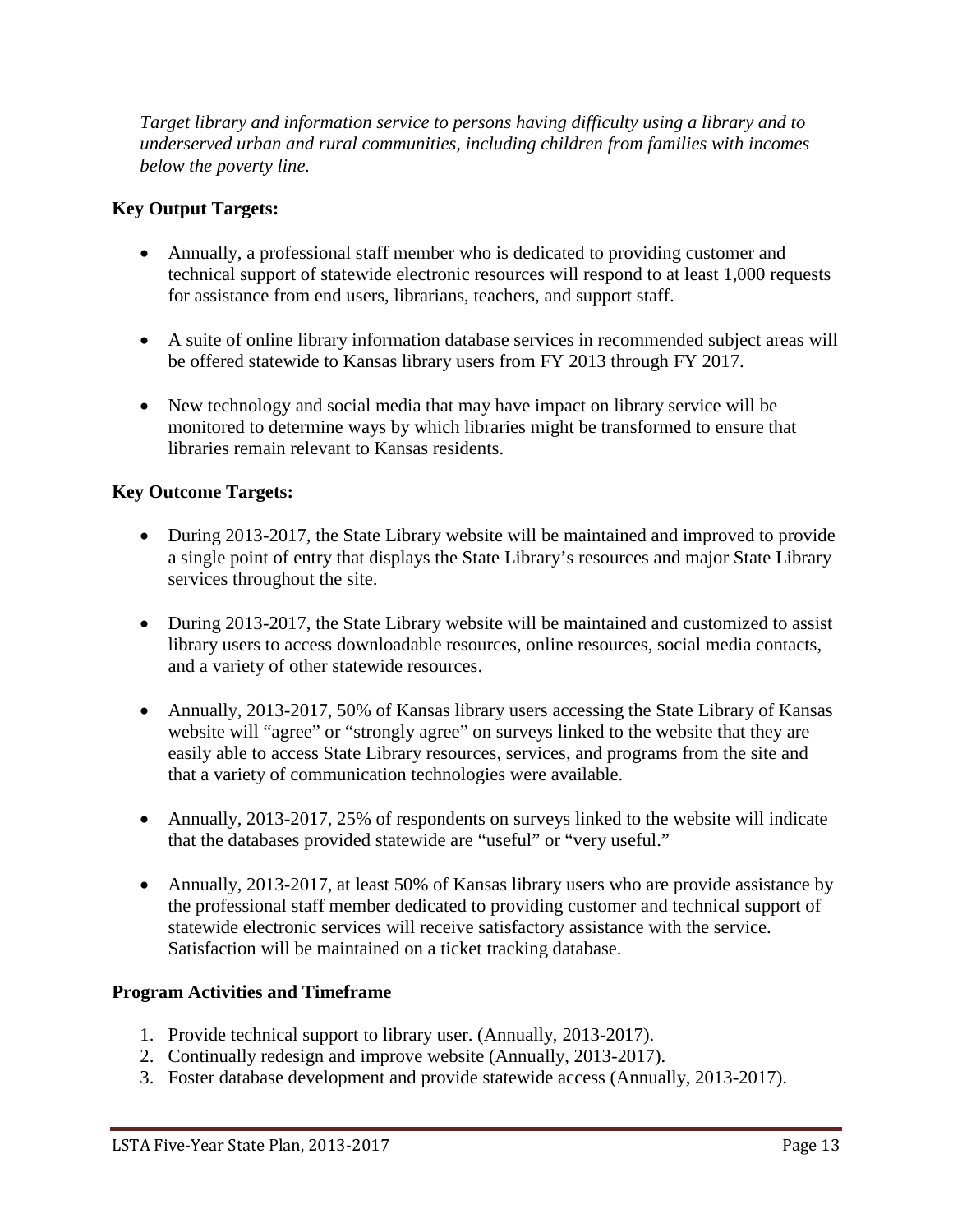#### **Planned Evaluation Activities**

- 1. Maintain log of persons contacting the professional staff member dedicated to providing customer and technical support of statewide electronic resources on a ticket tracking database.
- 2. Document the features of the 2013 State Library of Kansas website. Annually monitor changes in features of the website and conduct interviews with staff and web designer to identify changes and improvements.
- 3. Link surveys to the website to collect satisfaction data from library users who access information on the State Library of Kansas website and the databases offered.

**Objective 2:** Administer the Kansas Talking Books Service to meet the information, cultural, and recreational needs of eligible library users.

#### **Needs**

Between 2008 and 2012, the number of active readers, defined as eligible registered readers who have received service from the Kansas Talking Books Service (KTBS) declined, but the amount of use by the smaller user base actually increased. The number of Braille readers remained relatively stable. During the past five years, books and magazines in an analog format were replaced by Digital Talking Books (DTBs). DTBs offer a better quality of sound reproduction, allow easier navigation, and have been highly popular among active readers using the KTBS.

In 2011, the administration of the KTBS saw the beginning of consolidation from six subregional Talking Books libraries to a single Regional Library located on the campus of Emporia State University. The sub-regional libraries were replaced with 12 regional consultant and promotion sites strategically located around the state. All collections and circulation are now done through the KTBS Regional Library. Needs from 2013 through 2017 include support in the form of outreach, patron support, and public relations related to the consolidation of services to the Regional Library. The Regional Library will house and provide books and magazines in digital format, statewide outreach information and materials, and training and tutorial resources for Talking Books library services in accessible formats.

#### **LSTA Goals Addressed**

*(a)Provide training and professional development, including continuing education, to enhance the skills of the current library workforce and leadership, and advance the delivery of library and information services, and (b) enhance efforts to recruit future professionals to the field of library and information services.*

*Target library services to individuals of diverse geographic, cultural, and socioeconomic backgrounds, to individuals with disabilities, and to individuals with limited functional literacy or information skills.*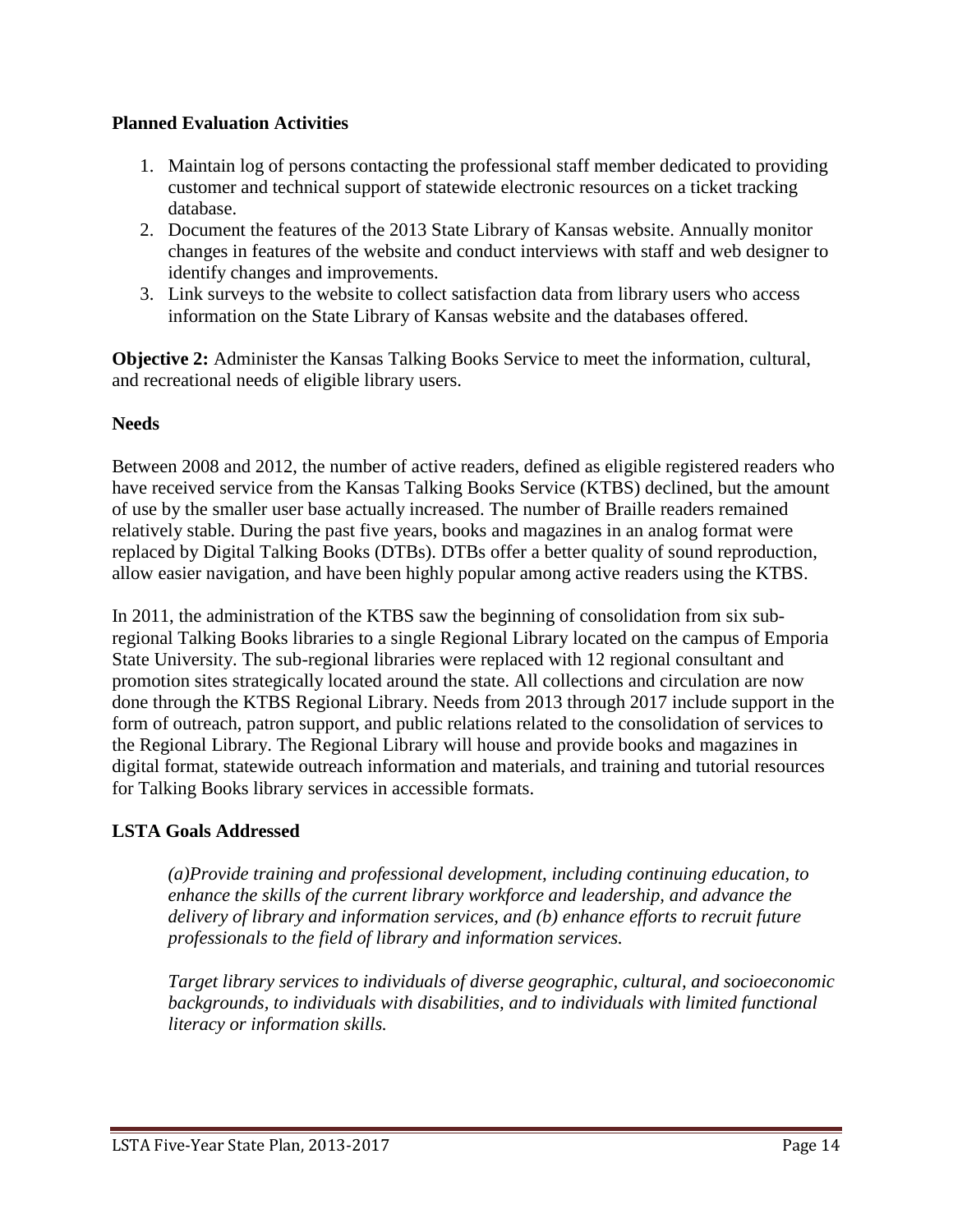*Target library and information services to persons having difficulty using a library and to the underserved urban and rural communities, including children from families with incomes below poverty line.*

## **Key Output Targets**

- The number and percent of active readers of the Kansas Talking Books Service will be maintained from FY 2013 through FY 2017.
- The number and percent of Braille readers will increase by 5% from FY 2013 through FY 2017.
- The annual average of Talking Books items circulated when divided by the number of Talking Books registered readers will increase by 10% from FY 2013 through FY 2017.
- The Kansas Talking Books Service will annually record and share at least 10 original local titles in its recording studio.
- At least two tutorials will be made available for downloads of audio materials from various websites using various devices.
- At least two promotional materials will be distributed for each of the following Talking Books Service programs: 1) use of the Web-OPAC to locate materials, check on availability, and request materials; and 2) download of audio materials from various websites using various devices.
- The Kansas Talking Books Service will coordinate the statewide outreach efforts for the Talking Books program in Kansas.

## **Key Outcome Targets**

- Users of the Kansas Talking Books Service will receive prompt service 95% of the time, between 2013 and 2017, as measured by a biannual survey of users reported in the appropriate State Program Report (SPR).
- Biannually between 2013 and 2017, 95% of Talking Books Service users will rate their satisfaction with the service as "high" or "very high."
- Biannually between 2013 and 2017, 95% of Talking Books Service users will report requested formats are received "All the time" or "Majority of the time."
- Biannually between 2013 and 2017, 95% of Talking Books Service users will indicate on a survey reported in the appropriate SPR that they are aware of at least five of the services available through the Talking Books Service.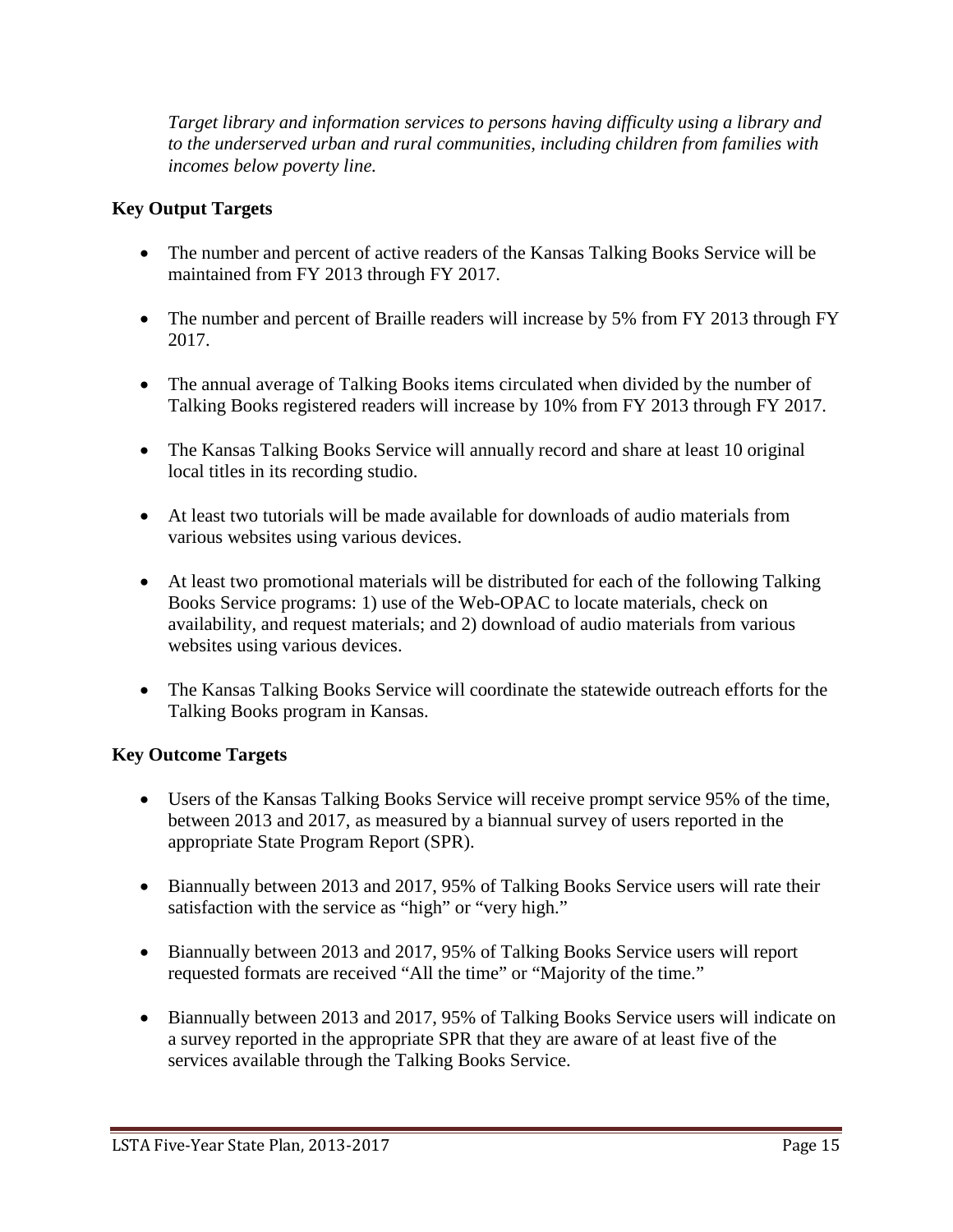#### **Program Activities and Timeframe**

- **1.** Support the Kansas Talking Books Service (Annually, 2013-2017).
- **2.** Promote availability of digital devices and downloadable applications through Talking Books print, electronic, and other means as appropriate and presentations at conferences and local presentations (Annually, 2013-2017).
- **3.** Record and share at least 10 original local titles (Annually, 2013-2017).
- **4.** Promote the use of Web-OPAC and BARD through Talking Books print, electronic, and other means as appropriate and presentations at conferences and local presentations (Annually, 2013-2017).
- **5.** Create and distribute at least two tutorials for downloads of audio materials from various websites using various devices (Between 2013 and 2017).
- **6.** Create and distribute at least two promotional pieces about the use of Web-OPAC and BARD and about downloading audio materials from various websites using various devices (Between 2013 and 2017).

## **Planned Evaluation Activities**

- Conduct Kansas Talking Books Service user satisfaction survey biannually between 2013 and 2017.
- Report the results of user satisfaction survey biannually between 2013 and 2017 in the appropriate LSTA State Program Report (SPR).
- Report annually, 2013-2017 the numbers of active readers in the Kansas Talking Books program in the annual SPR.
- Report annually, 2013-2017 the number of Braille readers in Kansas in the annual SPR.
- Report annually, 2013-2017 Web-OPAC and BARD use patterns in the annual SPR.
- Report annually, 2013-2017 Talking Books circulation records and use patterns in the annual SPR.
- List the titles and dates offered of tutorial and promotional materials made available for users and consultants of the Kansas Talking Books Service.

#### *Goal 3*

#### **Plan and implement projects that will identify technologies and collaborations that have impact on library services ensuring that libraries remain relevant to Kansas users of all ages.**

**Objective 1:** Administer or collaborate with statewide programs to meet reading and information literacy needs of end users.

#### **Needs**

Research has indicated that children who participate in early literacy programs are better prepared for school and children who participate in summer reading retain their skills and continue vocabulary building over the summer. Preschool and early elementary age children have an advantage when starting new school years. To promote early literacy and other benefits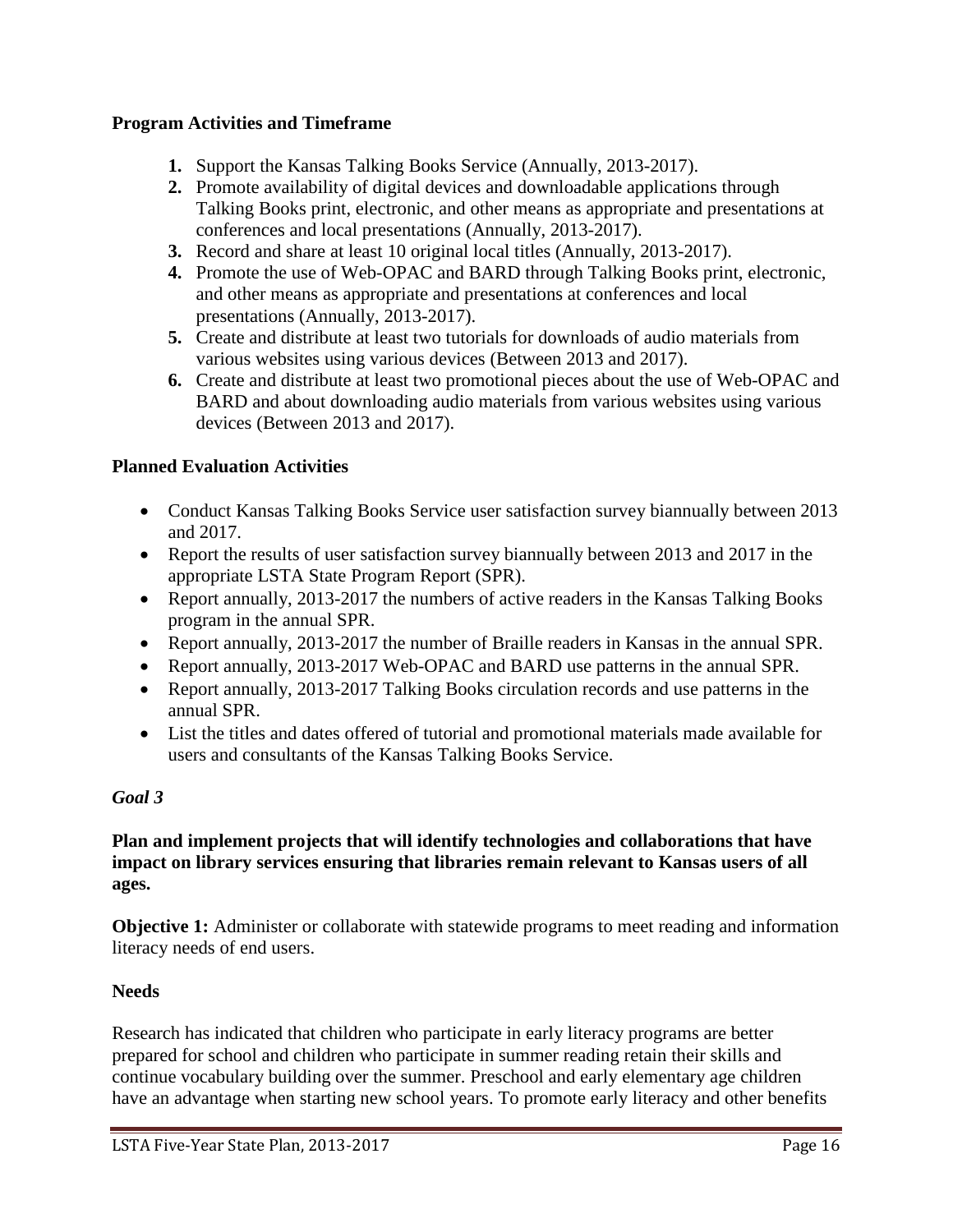associated with children's reading, the State Library of Kansas will encourage training for and programs in youth services for children's librarians, young adult librarians, and rural library directors.

Fostering awareness and support for literacy, reading, and literary events for Kansas residents of all ages is an interest of numerous libraries, agencies, and organizations. The State Library will partner with many of these libraries, agencies, and organizations to deliver user centric library services for individuals of all ages. Literacy, reading, and reading materials in print, electronic, downloadable, and other formats are essential to the well-being, lifelong learning, workforce skills, and quality of life of Kansas residents. There is a need for opportunities to discover books and the new technologies to deliver them, and to reveal how books impact the global nature of modern society, workforce development, and employment of digital skills. There is a need as well to address issues of traditional library service in patron-driven, user centric libraries and to recognize and celebrate the rich literary heritage of Kansas.

In order to deliver these and other statewide library services efficiently and effectively, there is a demand for a statewide system to develop and enhance services for Kansas library users by improving the skills of library staff and leadership through continuing education, in-service training, and program information in a variety of formats. Additionally, there exists a need for communication and training to urban and rural parts of the state in uniform, common, and userfriendly formats.

## **LSTA Goals Addressed**

*Expand services for learning and access to information and educational resources in a variety of formats, in all types of libraries, for individuals of all ages in order to support such individuals' needs for education, lifelong learning, workforce development, and digital library skills.*

*Establish or enhance electronic or other linkages and improve coordination among and between libraries and entities for the purpose of improving the quality of and access to library and information services.*

*(a)Provide training and professional development, including continuing education, to enhance the skills of the current library workforce and leadership, and advance the delivery of library and information services, and (b)enhance efforts to recruit future professionals to the field of library and information services.*

*Develop public and private partnerships with other agencies and community-based organizations.*

*Target library services to individuals of diverse geographic, cultural, and socioeconomic backgrounds, to individuals with limited functional literacy or information skills.*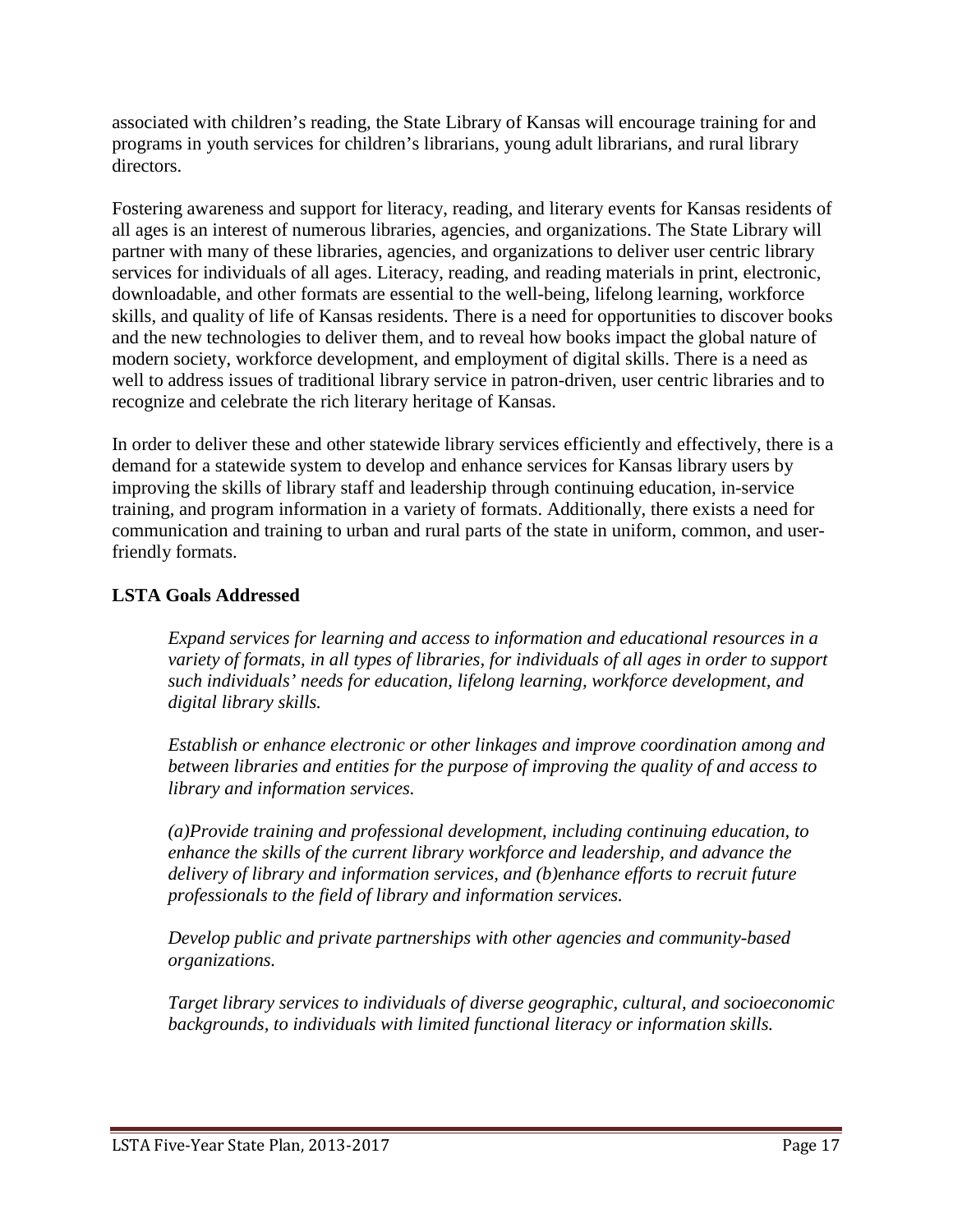*Target library and information services to persons having difficulty using a library and to underserved urban and rural communities, including children from families with incomes below the poverty line.*

*Develop library services that provide all users access to information through local, state, regional, national, and international collaborations and networks.*

## **Key Output Targets**

- Between 2013 and 2017, at least 80,000 children will participate each year in summer children's reading programs and other early literacy and children's service projects.
- The State Library of Kansas will partner with at least seven libraries, agencies, and organizations each year to provide literacy, reading, and literary event opportunities for Kansas residents of all ages.
- By 2017 the State Library and library partners will identify, test, and/or implement at least two innovations and/or technologies for improved library service and delivery of books and library services.
- By 2017, an average of 1,600 librarians from all types of libraries will be members of WebJunction Kansas as it currently exists, the online community that offers resources, information, and online courses to the Kansas library community.
- By 2017, an average of 1,000 librarians from all types of libraries will use a statewide web-conferencing platform for meetings, training, program information, and other activities to enhance library service, education, workforce development, digital skills, and traditional library services in patron-driven libraries.

## **Key Outcome Targets**

- Annually, 2013-2017 80% of participants in summer reading programs will indicate that the project is useful.
- Annually, 2013-2017 at least 7,500 Kansas residents of all ages will benefit from State Library programs and partnerships with other libraries, agencies, and organizations to provide literacy, reading, and literary event opportunities.
- Annually, 2013-2017 80% of the participants in training programs surveyed will indicate that the resources available through WebJunction Kansas have been "useful" or "very useful."
- Annually, 2013-2017 50% of State Library staff and its partners using webconferencing platforms will agree that the system meets their needs.